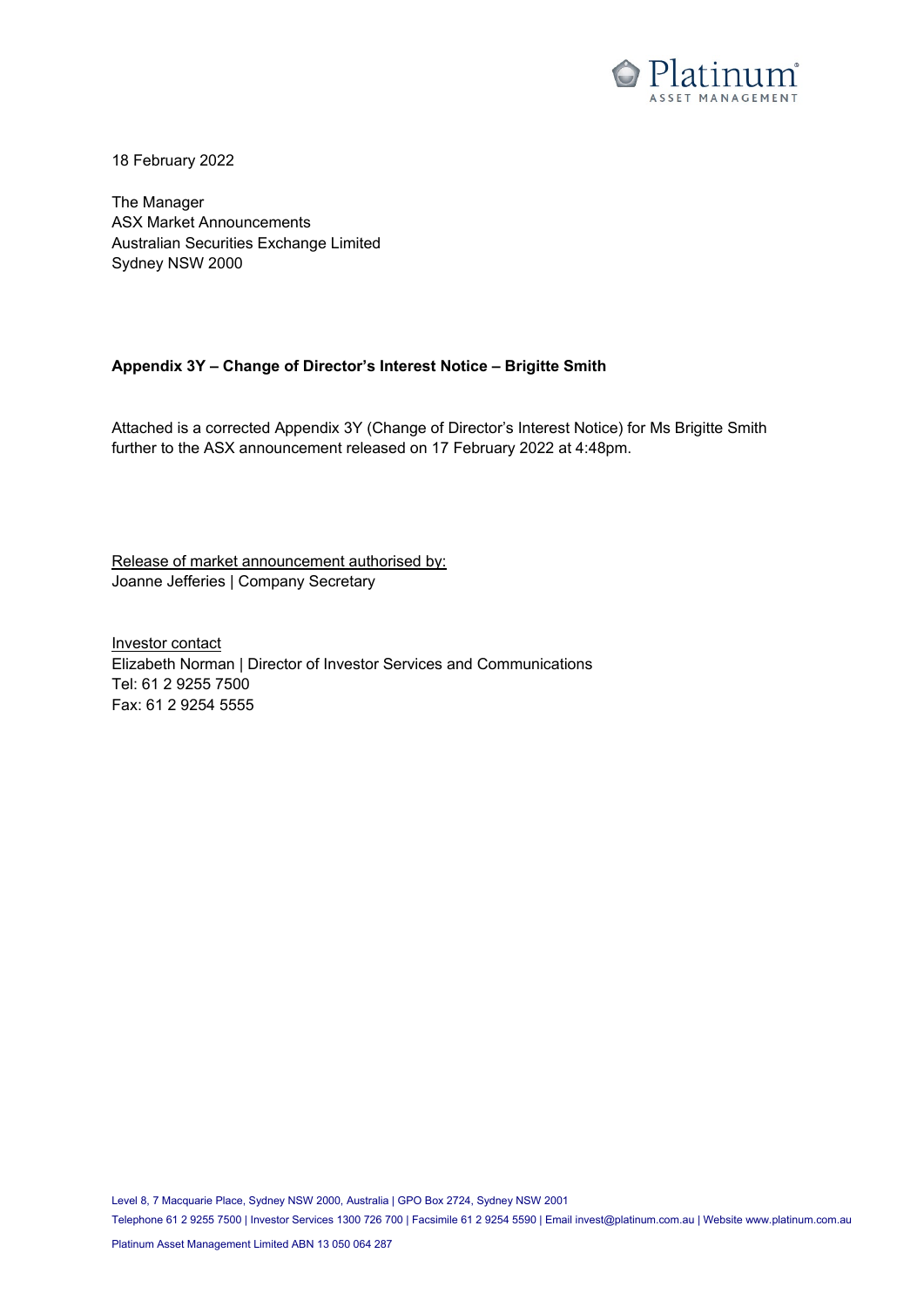#### *Rule 3.19A.2*

# **Appendix 3Y**

# **Change of Director's Interest Notice**

*Information or documents not available now must be given to ASX as soon as available. Information and documents given to ASX become ASX's property and may be made public.*

Introduced 30/09/01 Amended 01/01/11

| Name of entity | Platinum Asset Management Limited |
|----------------|-----------------------------------|
| <b>ABN</b>     | 13 050 064 287                    |

We (the entity) give ASX the following information under listing rule 3.19A.2 and as agent for the director for the purposes of section 205G of the Corporations Act.

| <b>Name of Director</b> | <b>Brigitte Smith</b> |
|-------------------------|-----------------------|
| Date of last notice     | 17 February 2022      |

### **Part 1 - Change of director's relevant interests in securities**

*In the case of a trust, this includes interests in the trust made available by the responsible entity of the trust*

Note: In the case of a company, interests which come within paragraph (i) of the definition of "notifiable interest of a director" should be disclosed in this part.

| Direct or indirect interest                                                                                                                         | Indirect                                                                                               |
|-----------------------------------------------------------------------------------------------------------------------------------------------------|--------------------------------------------------------------------------------------------------------|
| Nature of indirect interest<br>(including registered holder)<br>Note: Provide details of the circumstances giving rise to the relevant<br>interest. | Big Eater Pty Ltd as trustee for Brigitte<br>Smith Family A/C                                          |
| Date of change                                                                                                                                      | 16 February 2022                                                                                       |
| No. of securities held prior to change                                                                                                              | 41,666                                                                                                 |
| <b>Class</b>                                                                                                                                        | Ordinary shares                                                                                        |
| <b>Number acquired</b>                                                                                                                              | 42,000 shares acquired by Suppar Pty Ltd<br>(corporate beneficiary of Brigitte Smith<br>Family $A/C$ ) |
| <b>Number disposed</b>                                                                                                                              | 41,666 ordinary shares disposed of by Big<br>Eater Pty Ltd as trustee for Brigitte Smith<br>Family A/C |

<sup>+</sup> See chapter 19 for defined terms.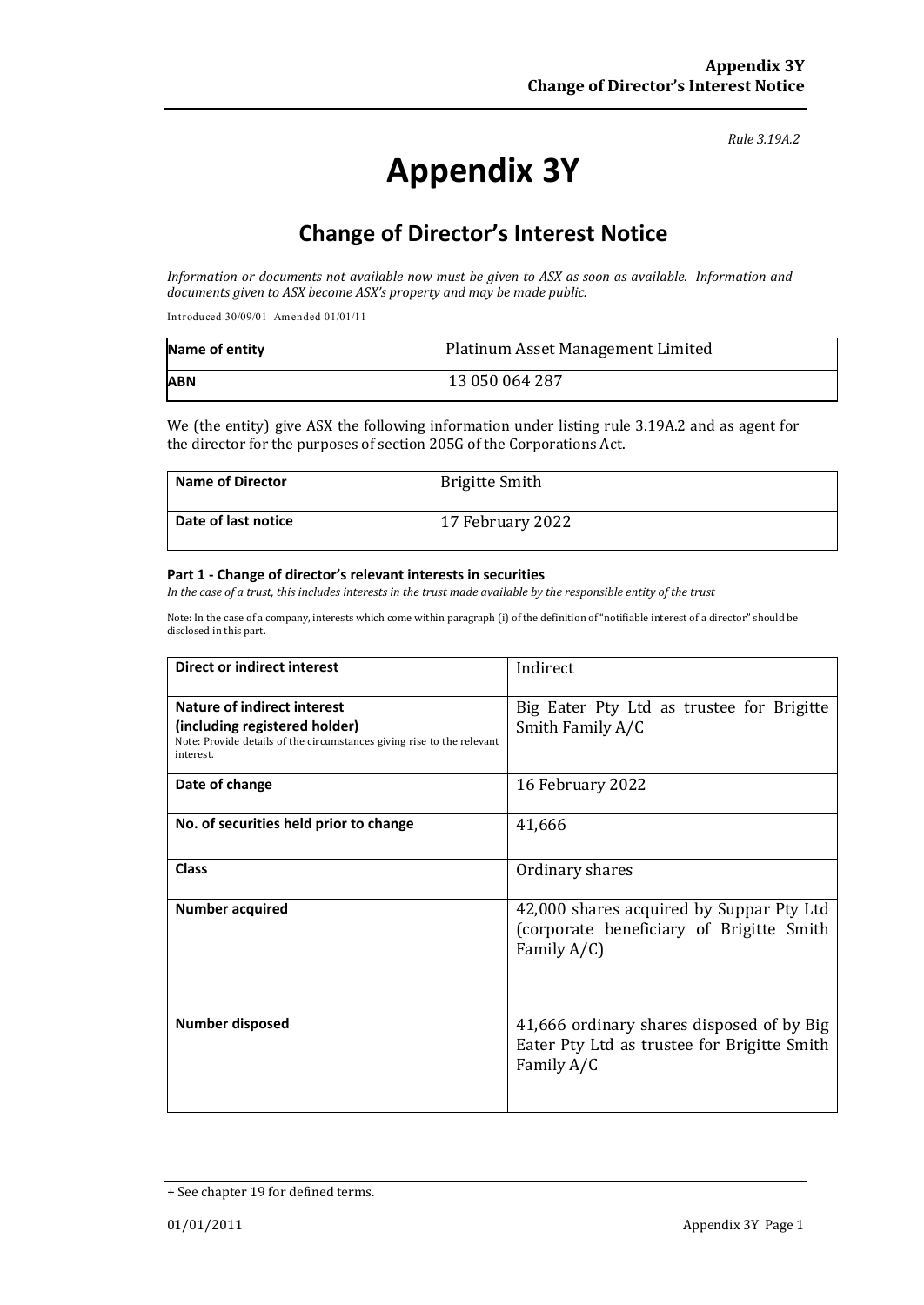| <b>Value/Consideration</b><br>Note: If consideration is non-cash, provide details and estimated<br>valuation                                                                | Disposal value - \$105,414.98<br>Acquired value - \$106,680.00 |
|-----------------------------------------------------------------------------------------------------------------------------------------------------------------------------|----------------------------------------------------------------|
| No. of securities held after change                                                                                                                                         | 42.000                                                         |
| Nature of change<br>Example: on-market trade, off-market trade, exercise of options, issue<br>of securities under dividend reinvestment plan, participation in buy-<br>back | On market trade                                                |

### **Part 2 – Change of director's interests in contracts**

Note: In the case of a company, interests which come within paragraph (ii) of the definition of "notifiable interest of a director" should be disclosed in this part.

| <b>Detail of contract</b>                                                                                                           | N/A |
|-------------------------------------------------------------------------------------------------------------------------------------|-----|
| <b>Nature of interest</b>                                                                                                           | N/A |
| Name of registered holder                                                                                                           | N/A |
| (if issued securities)                                                                                                              |     |
| Date of change                                                                                                                      | N/A |
| No. and class of securities to which                                                                                                | N/A |
| interest related prior to change<br>Note: Details are only required for a contract in<br>relation to which the interest has changed |     |
| Interest acquired                                                                                                                   | N/A |
| <b>Interest disposed</b>                                                                                                            | N/A |
| <b>Value/Consideration</b><br>Note: If consideration is non-cash, provide details<br>and an estimated valuation                     | N/A |
| Interest after change                                                                                                               | N/A |

<sup>+</sup> See chapter 19 for defined terms.